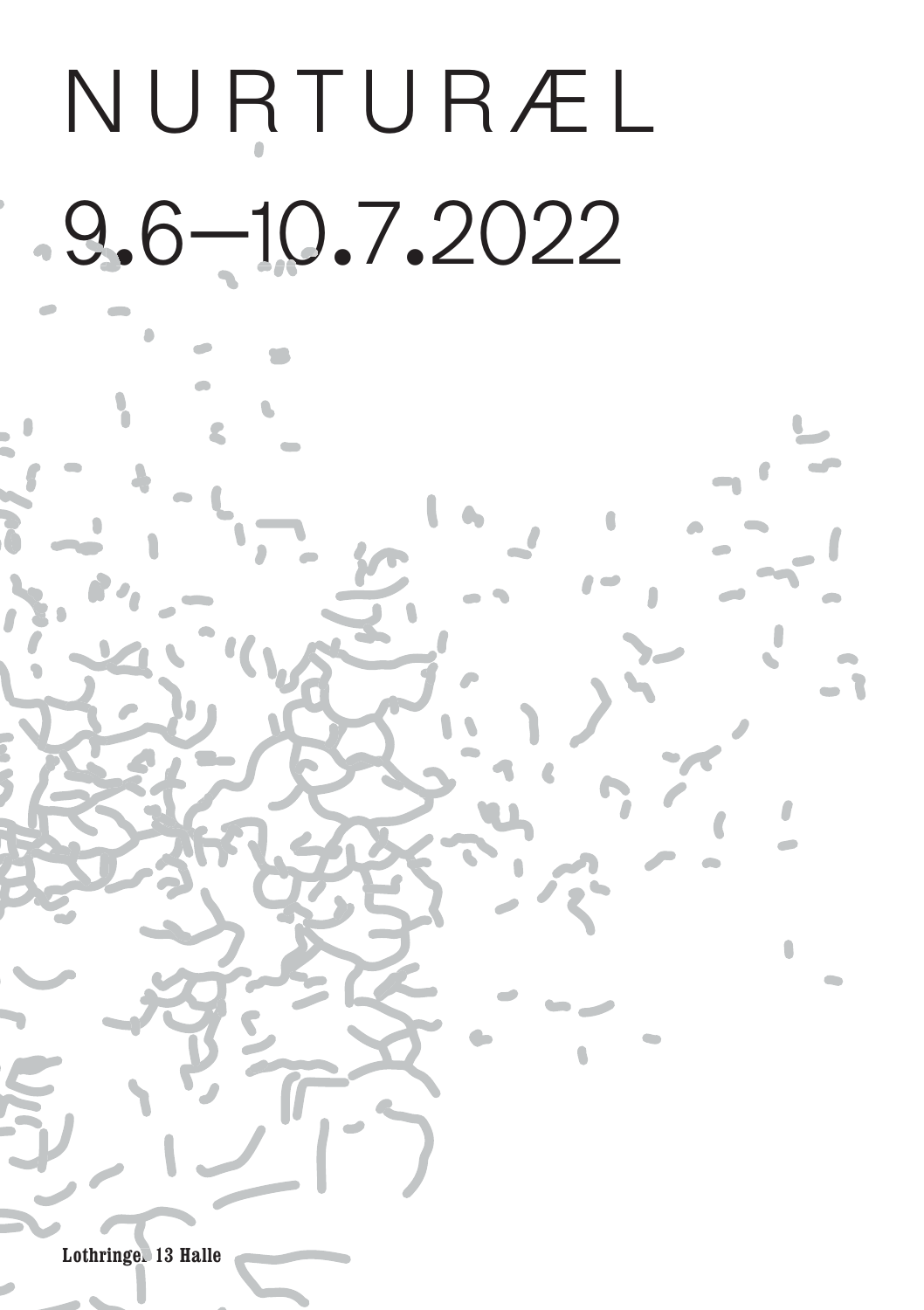### N U R TU RÆ L, Neologismus zusammengesetzt aus to nurture, nature, reality/fiction

### *to nurture*

auch: to nourish, to feed, to nurse: nähren, ernähren, stillen, füttern, hegen und pflegen.

### *nature*

von lateinisch "natura" für essentielle Qualität, in der Antike für "Geburt". Der Begriff beschreibt Phänomene der physischen Welt und das Leben auf der Erde. Obwohl Menschen Teil der Natur, aber nur ein kleinerTeil der Biomasse der Erde sind, werden menschliche Aktivitäten oft als getrennt von natürlichen Phänomenen aufgefasst. Je nach Kontext wird "natural" als das Gegenteil von "unnatural" oder "supernatural" verstanden.

## *reality / fiction*

Nach Elena Esposito ist die reale Realität notorisch unrealistisch. Sie ist kontingent: Jederzeit kann das Zufällige passieren und das eigentlich ganz und gar Unwahrscheinliche. Die Fiktion wiederum ist eine explizit erfundene, alternative Realität. Sie stellt eine möglicheWelt vor, die so plausibel ist, dass sie wahr sein könnte.

N U R TU RÆ L, neologism composed of to nurture, nature, reality/fiction

*to nurture* also: to nourish, to feed, to nurse

### *nature*

from Latin "natura" for essential quality, in antiquity for "birth". The term describes phenomena of the physical world and life on earth. Although humans are part of nature, even if only a small part of the earth's biomass, human activities are often understood as separate from natural phenomena. Depending on the context, "natural" is understood as the opposite of "unnatural" or "supernatural".

## *reality / fiction*

According to Elena Esposito, real reality is notionally unrealistic. It is contingent: the coincidental and the actually quite improbable can happen at anytime. Fiction, on the other hand, is an explicitly invented, alternative reality. It presents a possible world that is so plausible that it could be true.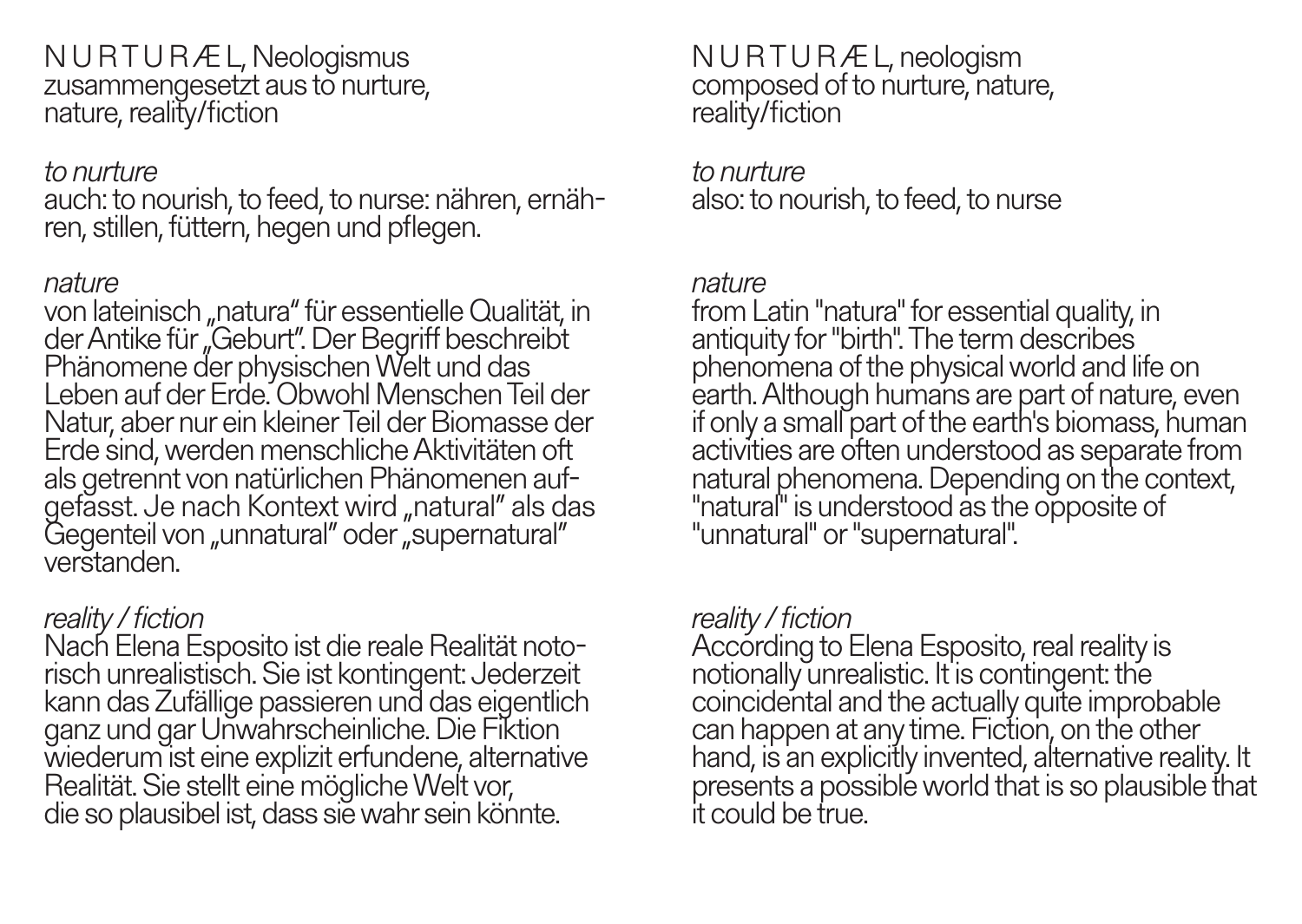#### THE AGENCY präsentiert N U R T U R Æ L Mit Arbeiten von Kanako Azuma, Sarah Doerfel, Nile Koetting und THE AGENCY

In den verschiedenen Szenarien von N U R T U R Æ L ist die Sonne allgegenwärtig. Wälder und Meere der Erde sind verwüstet, die Kontinente überschwemmt, und bekannte und unbekannte Wesen versuchen, ihr Überleben zu sichern.

N U R T U R Æ L spekuliert über mögliche Beziehungsmuster, in denen die Menschen nicht mehr im Vordergrund stehen und sucht Alternativen zu apokalyptischen Vorhersagen. Die Künstler:innen zeigen in ihrenWerken verschiedene Öko- und Sozialsysteme, in denen die Krise nicht als drohende Katastrophe am Horizont linearer Zeit, sondern als ständige Begleiterin auftritt.

"Wir sind dem Untergang geweiht.Was nun?"

#### Die Performance Gruppe THE AGENCY

experimentiert auf immersive Weise mit den Erscheinungsformen und Phänomenen des späten Neoliberalismus. Ihren Arbeiten liegt die Ausgangsfrage zugrunde, wie eine Gesellschaftsordnung zu hinterfragen ist, die sich uns, seit wir denken können, als alternativlos präsentiert.

Mit der Ausstellung N U R T U R Æ L kuratiert THE AGENCY spekulative Szenarien für eine mögliche Welt nach dem Menschen, in der kollaboratives Überleben, Aufeinander Angewiesensein und Sorge umeinander die Voraussetzung bilden für mögliche posthumane Existenz- und Beziehungsweisen.

#### L13 READER NR. 3

In der Idee des begleitenden Publizierens werden sukzessive Texte und Bildmaterial zugänglich gemacht, die mit den Themen und Fragestellungen des Projektes in Verbindung stehen und weitere Denkräume öffnen. Die Beiträge werden sowohl online als auch ge- druckt vor Ort bereitgestellt und können von Besucher\*innen individuell zusammengestellt werden.

#### SAND STORIES

Vor und während der Ausstellung widmet sich die Diskurs Reihe Sand Stories aktuellen Theorien über die Klimakrise und Klimagerechtigkeit. Was kann aus und mit der Wüste heraus imaginiert werden?

Kuratiert von Sofie Luckhardt und Sarah Johanna Theurer

09.01.2022 Elizabeth A. Povinelli [Text im Reader]

17.04.2022 Kiran Pereira [Text im Reader]

#### 10.07.2022, 17 Uhr Ida Soulard, Abinadi Meza & Bassam El Baroni: Manual for a future desert [hybrid online & analog im Lothringer 13 lokal]

In Kollaboration mit glasshouse haben wir eine Website gestaltet, die als digitales Moodboard fungiert. Hier sind Ressourcen, Inspirationen

und Gedankenexperimente zu finden, die für die Entstehung der Performance relevant sind. Die Website ist ein offenes Archiv und eine Sammlung von Ideen, die mit der Zeit wachsen und sich verändern.

www.nurturael.site

N U R T U R Æ L ist eine Produktion von THE AGENCY in Kooperation und Koproduktion mit der Lothringer 13 Halle. Gefördert durch das Kulturreferat der Landeshauptstadt München.

GLASSHOLISE

Landeshauptstadt 谕 München Kulturreferat

#### THE AGENCY presents N U R T U R Æ L With works by Kanako Azuma, Sarah Doerfel, Nile Koetting and THE AGENCY

N U R T U R Æ L speculates on possible patterns of relationships in which humans are no longer in the centre and seeks alternatives to apocalyptic predictions. In their works, the artists show various ecological and social systems in which the state of crisis does not appear as an impending catastrophe on the horizon of linear time, but as a constant companion.

"We are doomed. Now what?"

#### The performance group THE AGENCY

immersively experiments with the manifestations and phenomena of late neoliberalism. Their works follow the initial issue of how to question a societal order which presents itself as one without alternatives, since we can remember.

#### With the exhibition N U R T U RÆL, THE AGEN-

CY is curating a speculative scenario for a possible post-human world in which collaborative survival, interdependence and caring for one another form the prerequisites for potential posthuman relations and existence.

#### L13 READER NR 3

In the idea of accompanying publishing, texts and visual material will successively be made accessible that are connected to the topics and questions of the project and open up further spaces of thought. The contributions will be made available both online and in print on site and can be individually compiled by visitors.

SAND STORIES

Preceding and accompanying the performative installation, the conversation format Sand Stories explores current theories around the climate crisis and climate justice. What can be imagined out of and with the desert?

Curated by Sofie Luckhardt and Sarah Johanna Theurer

09.01.2022 Elizabeth A. Povinelli [Text im Reader]

#### 17.04.2022 Kiran Pereira [Text im Reader]

10.07.2022, 5 pm Ida Soulard, Abinadi Meza & Bassam El Baroni:

Manual for a future desert [hybrid online & analog im Lothringer 13 lokal]

In collaboration with glasshouse we designed a website that is meant to work as a digital moodboard, presenting resources, inspirations and thought-experiments that inspired the performance. Its aim is to offer an open archive and collection of ideas, constantly growing and changing over time.

www.nurturael.site

 $N U R T U R E$  L is a production by THE AGENCY in cooperation and coproduction with Lothringer 13 Halle. Funded by the cultural department of the municipal city of Munich



Landeshauptstadt München Kulturreferat

GLASSHOLISE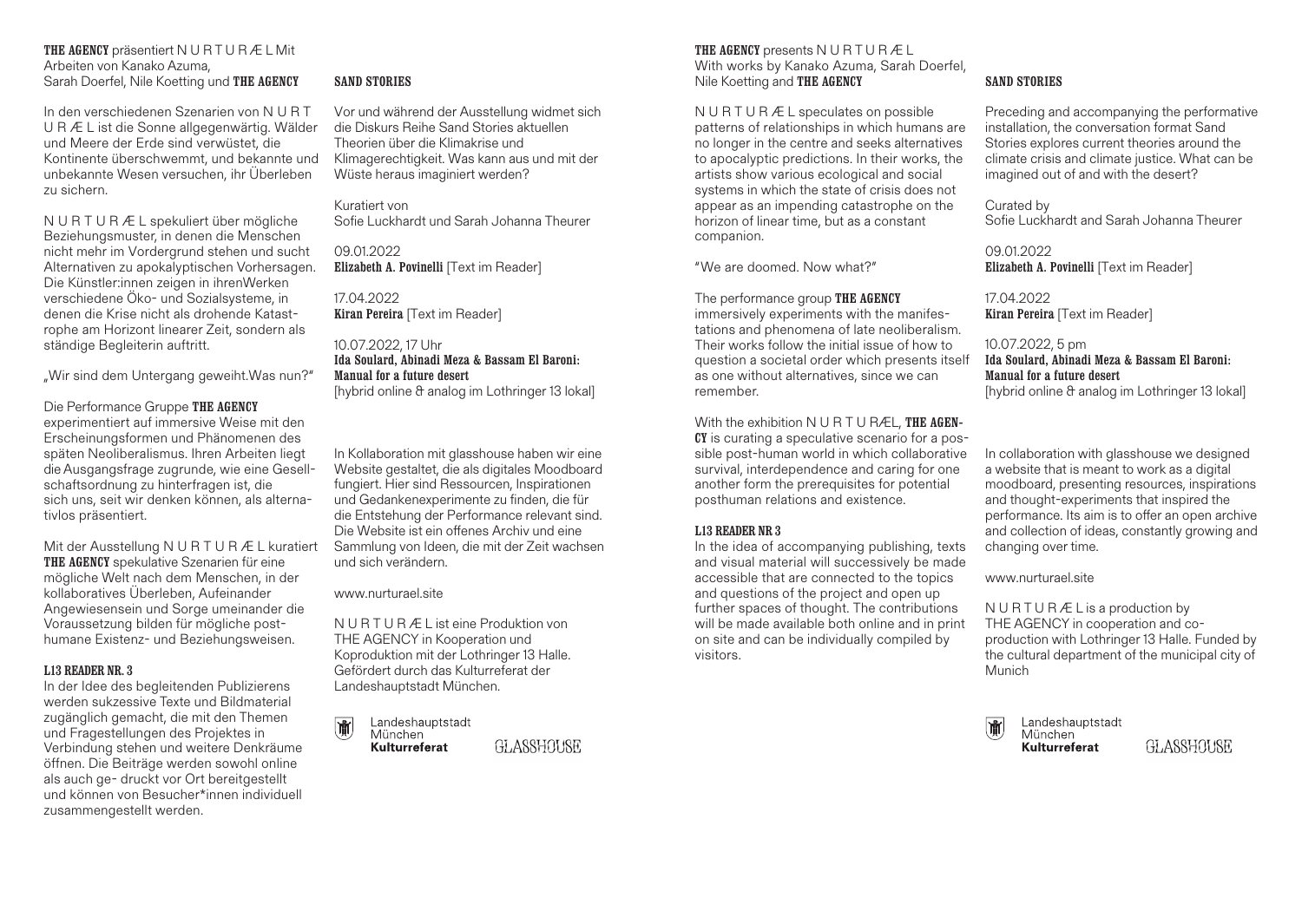



DE Um die Unfähigkeit zu überwinden. nicht-menschlichenWesen zuzuhören oder zu verstehen, erzählt *The Voice of Each Body* eine Geschichte aus der Perspektive der Sonne und des Meeres. Die Arbeit zeigt die schein- bar verstummten Körper des Meers und der Sonne und betrachtet ihre Existenzweisen. Das Video entstand auf der Boso-Halbinsel in Japan, zwischen der Bucht von Tokio und dem Pazifischen Ozean. Die auf den ersten Blick unberührt Landschaft beherbergt mehrere verlassene Militär- und Industriegebiete. Es ist ein Ort, der von exzessiver Zerstörung sowie zügelloser Entwicklung zeugt; und sowohl von geologischen also auch von menschliche Einwirkungen geformt wurde.

Kanako Azuma bemüht sich um eine Beziehung mit der Natur, indem sie mit großer Sorgfalt die Spuren der Vergangenheit in der scheinbar leeren Landschaft betrachtet und Klang versammelt, der die Grenzen zwischen natürlichen Geräuschen und menschlichen Stimmen verwischt.

Kanako Azuma (\*1991) lebt und arbeitet in Chiba, Japan. Sie erforscht verschiedene künstlerische Medien, darunter Fotografie, Musik und Performance, wobei Bewegtbild im Mittelpunkt ihrer Arbeit steht. Sie konzentriert sich auf fließende soziale Beziehungen zwischen Menschen, Flora und Fauna und die Auswirkungen von Naturphänomenen auf die Gesellschaft. Ihre Arbeiten geben der Kontemplation und Beobachtung dieser ambivalenten Beziehungen Zeit, ohne eine abschließende Lesart festzulegen. Ihre Werke wurden gezeigt im Hôtel Salomon de Rothschild, Paris, FR (kuratiert von Yuko Hasegawa); 7th Moscow Biennale, Moscow RU; und nahm an der Ausstellung "BEYOND 2020 des japanischen Fotografen #4" teil, die in Tokyo, Paris und Amsterdam gezeigt wurde.

EN Aiming to overcome human's inability to listen to or understand non-human-beings, The Voice of Each Body tells a story from the perspective of the sun and the sea. Focussing on the muted bodies of more-than-human beings like the sea and the sun, the work contemplates their mode of existence. The video was shot on the Boso Peninsula in Japan, facing Tokyo Bay and the Pacific Ocean. At first glance, the landscape may look untouched, but in fact it hosts several now abandoned military and industrial areas. It's a site of excessive destruction and rampant development. The site is shaped as much by geological as human forces.

Kanako Azuma seeks to enter into a relationship with nature by candidly observing traces of the past in the seemingly empty landscape and by creating a sound that blurs the boundaries between natural sounds and human voices.

Kanako Azuma (\*1991) lives and works in Chiba, Japan. While she explores various fields of art, including photography, music and performance, moving images remain the core of her practice. She focuses on fluid social relationships between humans, flora and fauna and the effects of natural phenomena on society. Herworks give time to contemplation and observation of these ambivalent relationships, without establishing a conclusive reading. Her works have been shown at Hôtel Salomon de Rothschild, Paris, FR (curated by Yuko Hasegawa); 7. Moskauer Biennale, Moskau RU; and participated in "BEYOND 2020 by Japanese Photographers #4" traveling to Tokyo, Paris and Amsterdam.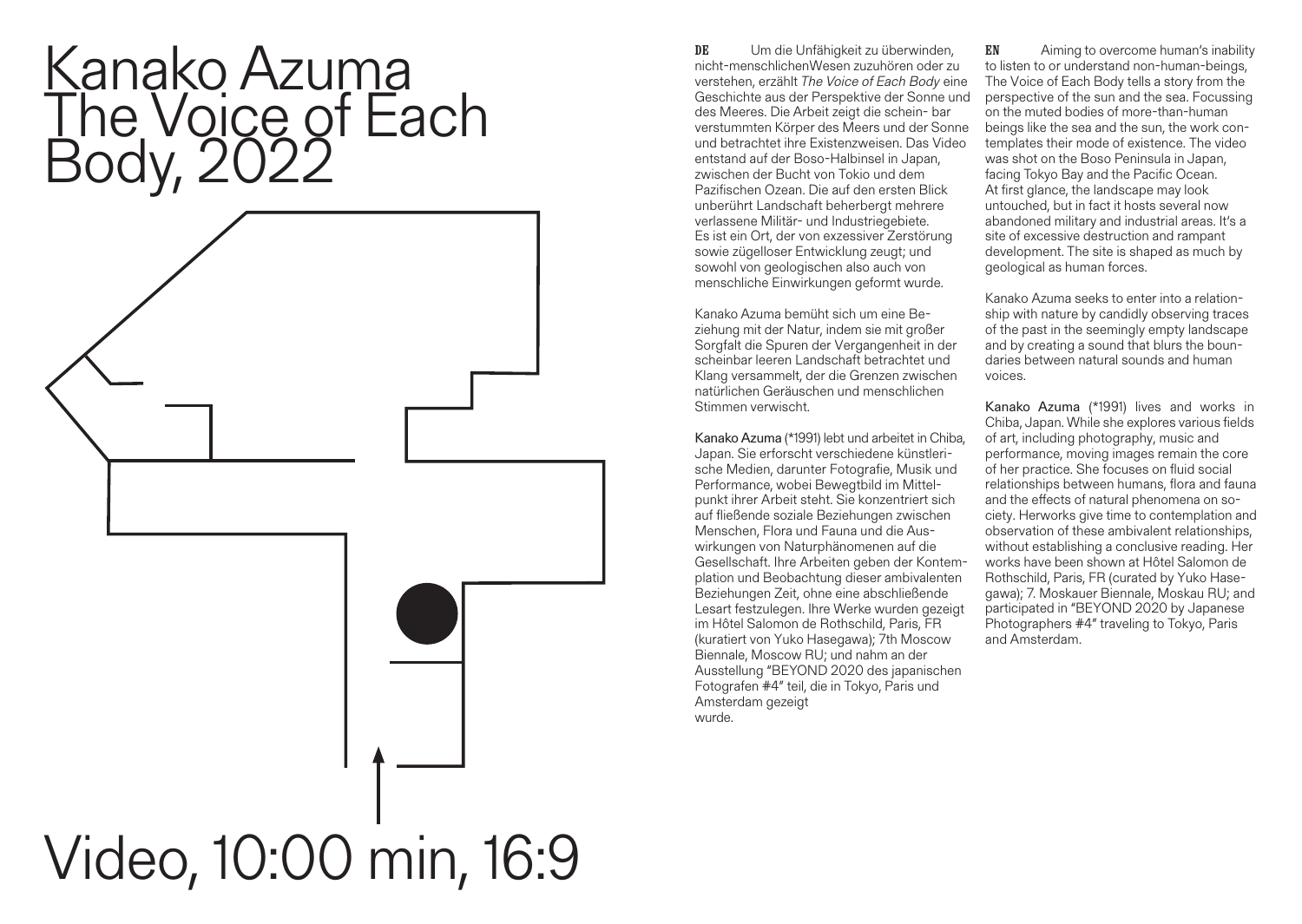## Nile Koetting Emergency Kit (Bench), 2021



DE Die Skulpturen gehören zu Koettings fortlaufender performativen Installation *Remain Calm* (seit 2019). *Remain Calm* ist inspiriert von Evakuierungsübungen, die regelmäßig an der Schule des Künstlers durchgeführt wurden. Das choreographische Protokoll der Evakuierung oder schlicht das geordnete Übergehen in Notfallzustände irgendeiner Art scheint in Resonanz mit den momentan stolpernden Zeit-Raum Gefüge zu sein, in dem wir uns befinden. Sich auf die Ästhetik von Notfall - Kits beziehend, entwickelt Koetting ein Vokabular von Formen zwischen Pragmatismus und Spielerei. Die Bänke markieren einen Raum der Spannung in Hyper[un]sicherheit. Dies macht die nutzende Person unbeweglich und positioniert sie klar als Zuschauende. Gleichzeitig erlaubt das mondäne Objekt einen Sinn von Zusammensein, der vielleicht zuletzt tröstender sein könnte, als das in Nitrogen eingefrorene und abgepackte Essbare in den Bänken.

Nile Koetting (\*1989) lebt und arbeitet in Tokio und Berlin. Er arbeitet mit einer Vielzahl von Medien, darunter Performance, Sound und Installation. Seine Projekte erforschen eine neue Wahrnehmung des Wechselspiels von materiellen und immateriellen, lebenden und nicht-lebendenWesen in einer Umgebung von technologischer Zeit und Raum. Seine Arbeiten wurden international gezeigt u.a. bei Sharjah Art Foundation, UAE; Tai Kwun Contemporary, HKG; Centre Pompidou x West Bund Museum, Shanghai, CN; Volksbühne, Berlin, DE; Palais de Tokyo, Paris, FR; Shedhalle, Zurich, CH; Kunstverein Braunschweig, DE; Somerset House, London, GB; Moscow Biennale, RU.

EN The sculptures belong to Koetting's ongoing performative installation project *Remain Calm* (since 2019). It is taking inspiration from evacuation drills, which were regularly conducted at the artist's high school. The choreographic protocol of evacuation or just orderly entering into any kind of emergency state seems to resonate with the current tumbling time-space we inhabit. Drawing on the aesthetic language of emergency kits, Koetting develops a vocabulary of forms between pragmatism and gadget. The benches demarcate a space of suspense in hyper(in)security. It immobilizes its user, and clearly positions them as a spectator. At the same time, it functions as an interface between our bodies and our surroundings. Last but not least, the mundane object allows a sense of togetherness that might, in the end, be more consoling than the nitrogen frozen and packaged edibles inside the bench.

Nile Koetting (\*1989) lives and works between Tokyo and Berlin. He works with a diverse range of media, including performance, sound, and installation. His projects explore a new perception of interplay between material – immaterial, living – non living beings in a landscape of technological time and space. His work has been presented at Sharjah Art Foundation, UAE; Tai Kwun Contemporary, HKG; Centre Pompidou x West Bund Museum, Shanghai, CN; Volksbühne, Berlin, DE; Palais de Tokyo, Paris, FR; Shedhalle, Zurich, CH; Somerset House, London, GB; Moscow Biennale, RU; among others.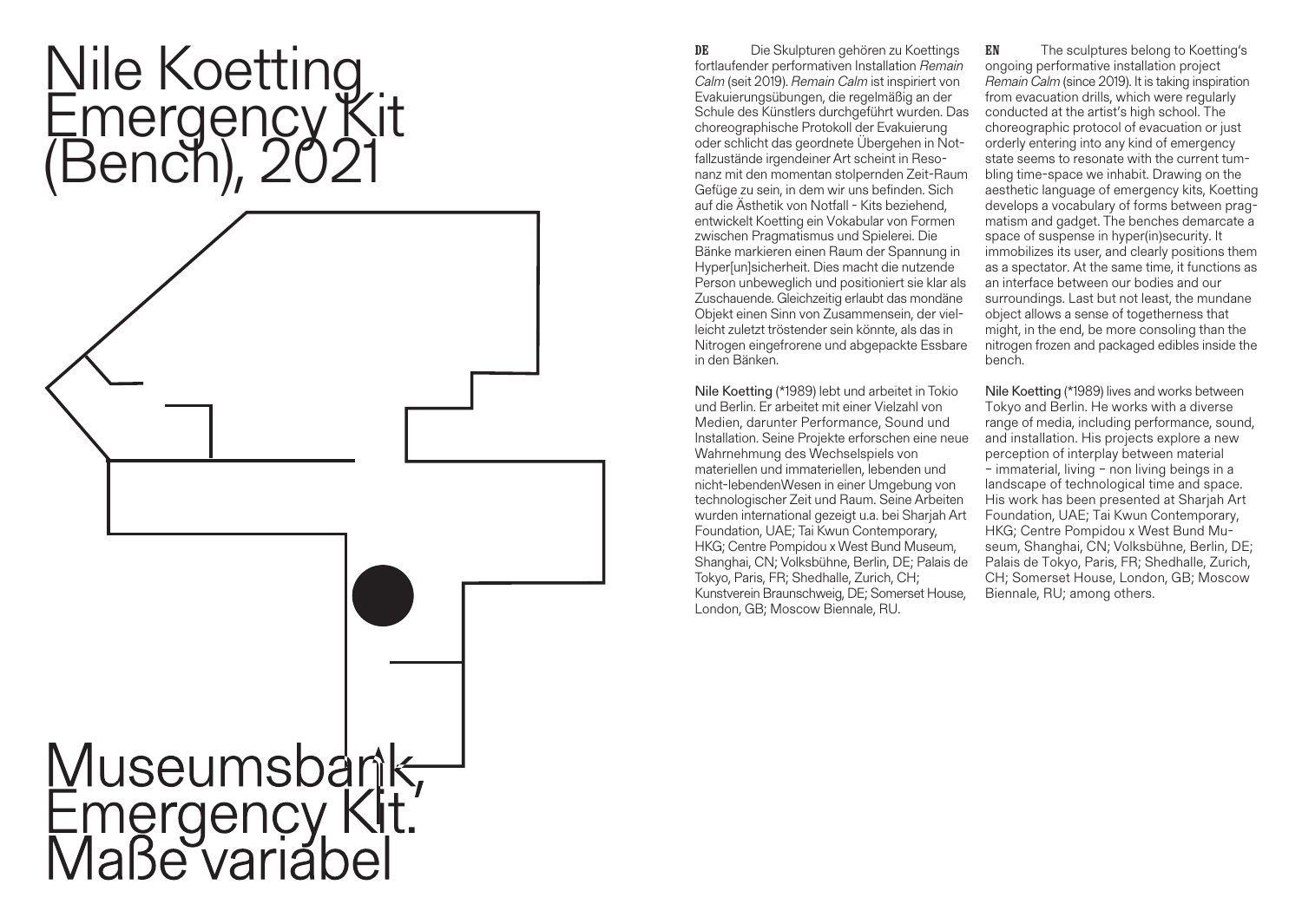## Sarah Doerfel TRUCE, 2022



DE Wie schwierig Symbiose und Parasitismus zwischen den Erdbwohner\*innen zu trennen sind, zeigt Sarah Doerfels Videoinstallation *TRUCE*, die das komplexe Verhältnis zwischen Menschen und medizinischen Blutegeln in den Blick nimmt. Die Grenzen zwischen einseitigem und beidseitigem Nutzen sind fließend wie der schmerzstillende und entzündungshemmende Speichel der Egel. Unbemerkt können die saugendenWürmer dem Menschen Schaden zufügen. Dennoch werden sie seit Jahrtausenden zur Heilung verwendet und aktuell als nicht-steriles Arzneimittel in der rekonstruktiven Chirurgie eingesetzt. InWesteuropa wurden Egel ausgerottet, weshalb sie heute in Farmen gezüchtet oder importiert werden. *TRUCE* wurde in Europas größter Blutegelfarm gefilmt und zeigt Aktivist Ryūki mit seinen privaten Haustier-Egeln. Ryūki gründete die Initiative "Leechylove", die sich für eine artgerechte Haltung nach medizinischer Anwendung einsetzt, bei der die Egel üblicherweise nach der Therapie abgetötet werden. Ryūkis Egel ernähren sich von seinem Blut und lindern dabei seine chronischen Schmerzen. Die artübergreifende Hausgemeinschaft lebt seit Jahren in einem engen körperlichen Abhängigkeitsverhältnis, das Ryūki als Symbiose bezeichnet. Der Titel *TRUCE* bezieht sich in diesem Sinne nicht nur auf die direkte Übersetzung Waffenstillstand, sondern beschreibt im Sinne Donna Haraways einen nicht unschuldigen Frieden gegenseitiger Abhängigkeit.

Sarah Doerfel (\*1986) lebt und arbeitet in München und London. Ihre Arbeit erzählt Geschichten vom gemeinsamen Leben und Sterben verschiedener Arten, insbesondere über den dynamischen Charakter symbiotischer und parasitärer Beziehungen. Biologische, medizinhistorische und kulturelle Hintergründe bilden die Grundlage für körperliche Spekulationen. Die daraus entstehenden Erzählungen materialisieren sich in Skulpturen, Malereien oder Videoarbeiten, oft begleitet von Text oder Klang . Ihre Arbeiten wurde international gezeigt, u.a. im Museum Hamburger Bahn- hof, Berlin, DE; Macro Museo, Rom, IT und im Kunstverein München, DE. Sarah Doerfel erhielt Stipendien von der Stiftung Kunstfonds, dem Kulturreferat der Landeshauptstadt München und der LfA Förderbank Bayern.

EN Sarah Doerfel's video installation *TRUCE* shows how difficult it is to separate symbiosis and parasitism between the earth's inhabitants, on the example of the complex relationship between humans and medicinal leeches. The boundaries between one-si- ded and two-sided benefits are as fluid as the painkilling and anti-inflammatory saliva of the leeches. Unnoticed, the sucking worm can cause harm to humans. And yet they have aided healing for thousands of years, for example as non-sterile drugs in reconstructive surgery. Leeches have been eradicated in Western Europe, so today they are farmed or imported. *TRUCE* was shot at Europe's largest leech farm and shows owner Ryūki with his private pet leeches. Ryūki founded the initiative "Leechylove", advocating for species-appropriate husbandry after medical use, which usually kills the leeches after therapy. Ryūki's leeches feed on his blood, relieving his chronic pain. The interspecies community has lived for years in a close physical relationship of interdependence, which Ryūki calls symbiosis. The title *TRUCE* in this sense not only refers to the literal meaning of ceasefire, but also refers to a non-innocent peace of mutual dependence as described by Donna Haraway.

Sarah Doerfel (\*1986) lives and works in Munich and London. Her work tells stories of the shared life and death of different species, in particular of the dynamic character of symbiotic and parasitic relationships. Biological, medical-historical and cultural backgrounds provide the base for physical speculations. The resulting narratives materialize in sculptures, paintings or video works, often accompanied by text or sound. Her works have been shown in Germany and abroad, including Museum Hamburger Bahnhof, Berlin, DE; Macro Museo, Rome, IT and Kunstverein Munich, DE. Sarah Doerfel received grants from Stiftung Kunstfonds, the Cultural Department of the City of Munich and LfA Förderbank Bayern.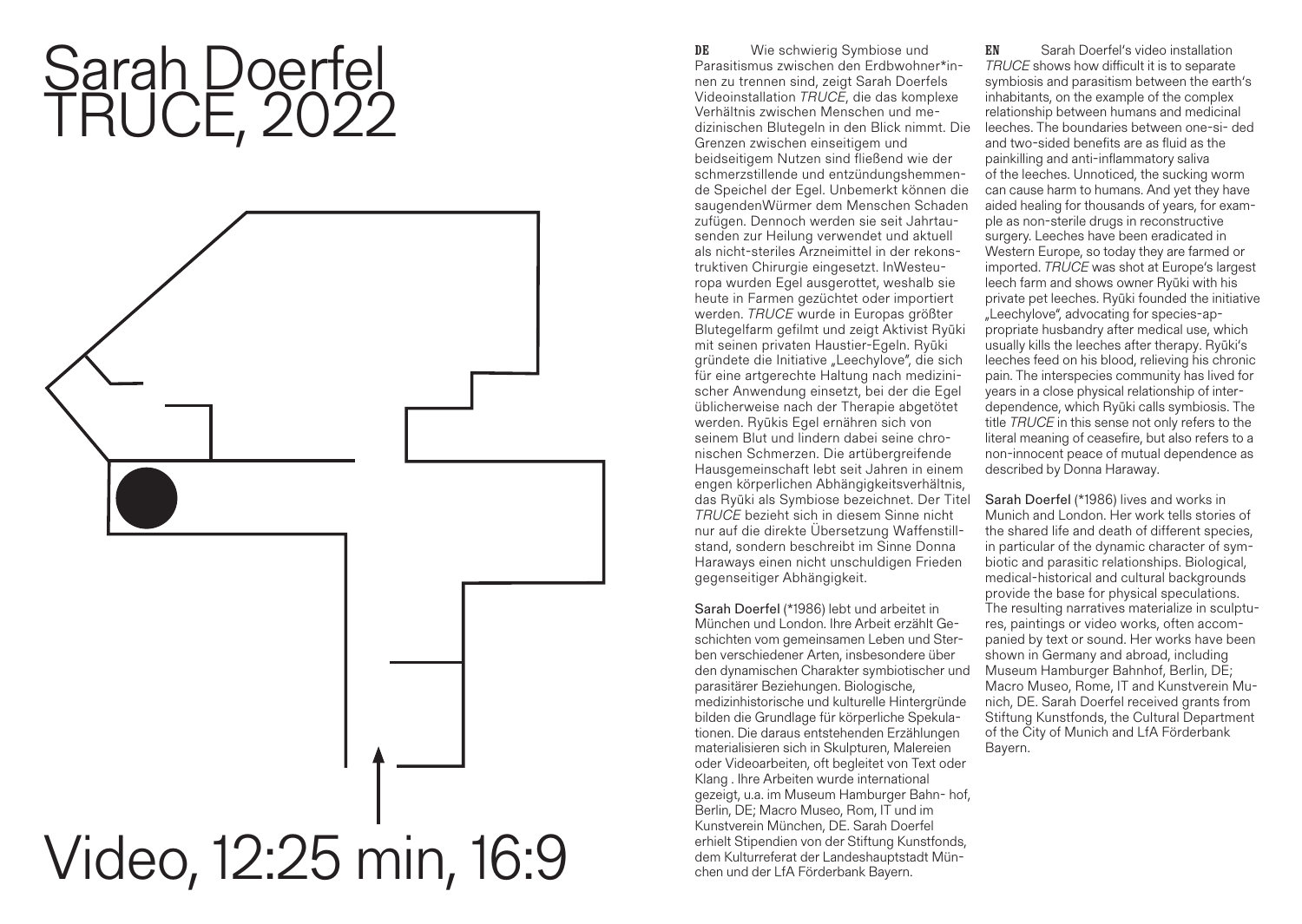## Kanako Azuma Eternal Lovers, 2016



DE .lch habe eine Sehnsucht nach Welten und Beziehungen, die über die von Menschen definierten Kategorien hinausgehen. *Eternal Lovers* ist eine Geschichte über solche fluiden Beziehungen."

*Eternal Lovers* beschäftigt sich mit der Beziehung zwischen Pflanzen und Menschen und den durchlässigen Ideen des Künstlichen und Natürlichen. Das Video ist aus verschiedenen Sequenzen zusammengesetzt, die im Botanischen Garten Makino und in verschiedenen Orchideen Zuchtbetrieben gefilmt wurden. Auf eine fast unbeteiligte, ruhige Weise dokumentiert die Kamera die industrielle Herstellung dessen ein, was Menschen als "Schönheit der Natur" wahrnehmen – in Form von gezüchteten, sterilen Orchideen. Der dichte Klangteppich des Videos speist sich aus der Stimme der Künstlerin, Atem- und Umweltgeräuschen und erinnert an schlagende Insektenflügeln und aneinander reibende Blätter. "Manchmal hatte ich ein starkes Gefühl des Eingeschlossenseins. Zu dieser Zeit begann ich, in den botanischen Garten zu gehen. Hier existieren von Menschenhand gesammelte Pflanzen in einer sorgfältig gestalteten Umgebung; ich interessierte mich für das Machtverhältnis zwischen diesen Pflanzen und den menschlichen Pfleger:innen. Im Gewächshaus [...] verlor ich, vielleicht wegen der hohen Luftfeuchtigkeit, die Konturen meines Körpers und hatte das Gefühl, mit meiner Umgebung zu verschmelzen. Das war eine Art Erleichterung für mich zu dieser Zeit."

Der Titel *Eternal Lovers* ist inspiriert von den Schriften des japanischen Botanikers Tomitaro Makino. Dieser beschrieb, wie "Pflanzen und Bäume ihn zärtlich, wie ewige Liebende, anlächeln". Das Video wechselt die Perspektive und etabliert ein weniger menschlich-zentriertes Sensorium. Dabei findet Azuma die gleiche Faszination in der erotischen Verstrickung der Menschen, die als Mittler:innen der Fortpflanzung und Kreuzung von Pflanzen agieren.

EN "I have a yearning forworlds and relationships that transcend human-defined categories. *Eternal Lovers* is a story of fluid relationships."

*Eternal Lovers* deals with the relationship between plants and humans and the permeable concepts of the artificial and the natural. The work is composed of sequences filmed at the Makino Botanical Garden and different orchid cultivation sites. The camera calmly captures the industrial manufacturing of what humans perceive as "nature's beauty" in the form of classified and sterilized orchids. The dense soundscape is a mixture of the artist's voice, breathing sounds, and field recordings. It resembles the noise of insect wings beating and leaves rubbing against each other.

"I used to feel a strong sense of entrapment. It was around that time that I started going to the botanical garden. Here, plants gathered by human hand exist in a delicately engineered environment, and I was interested in the power relationship between those plants and the human caretakers. In the greenhouse […], perhaps because of the high humidity, I lost the contours of my body and felt as if I were merging with my surroundings. It was a kind of relief for me at that time."

The title is inspired by the words of Japanese botanist Tomitaro Makino who reportedly felt plants and trees smile [at him] tenderly as eternal lovers'. The video switches perspective, estabilshing a less human-centric sensorium, and finds the same fascination in humans erotic engangement as mediators of interbreeding.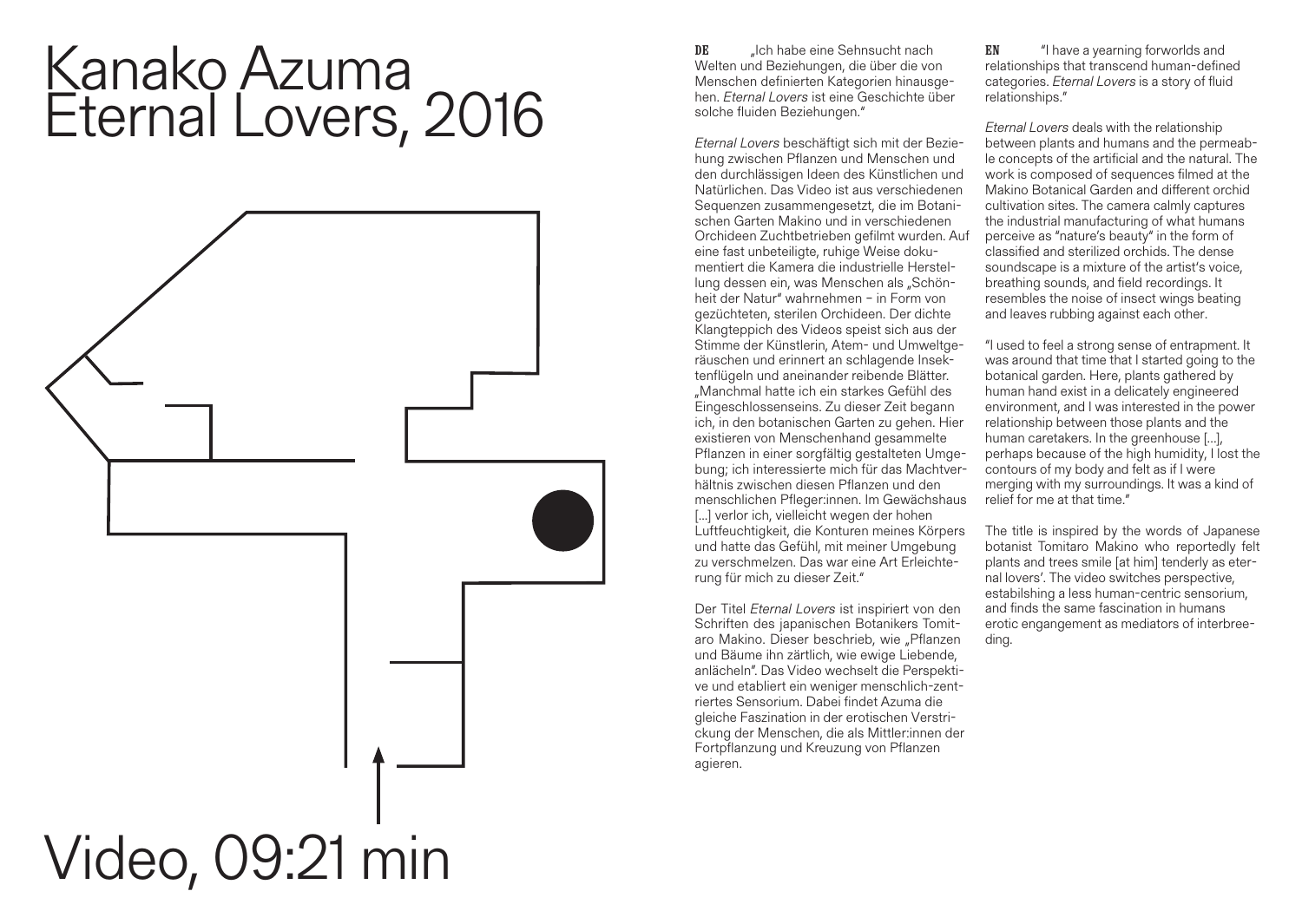## THE AGENCY SOLASTALGIA, 2022



DE .Solastalgia" ist ein Kunstwort aus Trost (sōlācium, solace) und -algia (Schmerz, Leid, Trauer) mit Anklängen an das Wort "Nostalgie". Nach Glenn Albrecht ist Solastalgia ....a form of homesickness one gets when one is still at home". DasWort beschreibt das melancholische Gefühl von Menschen, deren Umwelt sich aufgrund der globalen Erwärmung so stark verändert, dass es kaum noch als Zuhause wiederzuerkennen ist. In der Installation *SOLASTALGIA* treffen die Besucher:innen auf eine wüstenartige Landschaft aus Calciumcarbonat, die den Nährboden für Assoziationen einer post-apokalyptischen Erde oder einer Mondlandschaft bildet. Hier ist mitunter zu hören, wie sich der Stein, die Sonne, der Nebel und uns noch unbekannte Fossilien die Geschichten des Ablebens der Menschheit erzählen.

#### PERFORMANCE

Wenn THE AGENCY die Installation aktiviert, wird *SOLASTALGIA* zum Spiel: "Welcome to the end of yourworld" - Eine Simulation, in der drei Avatare den Abschied von der Welt, wie wir Menschen sie kennen, durchspielen - und sich eine Welt nach dem Menschen imaginieren. Game Supervisor "Nature" leitet sie durch verschiedene Level von Abwehr bis Akzeptanz, immer zwischen der Hoffnung noch etwas tun zu können und der Versuchung, sich einem fröhlich-nihilistischen "Let's enjoy our endings together" hinzugeben. Auf der Suche nach Einsichten, Auswegen und tröstenden Erzählungen stellen die drei Avatare sich schließlich der Metamorphose. Das Publikum ist eingeladen, das Spiel zu betrachten.

EN .Solastalgia" is a neologism originating from consolation (sōlācium, solace) and algia (pain, sorrow, grief) with echoes of the word "nostalgia". According to Glenn Albrecht, solastalgia is ....a form of homesickness one gets when one is still at home." The word describes the melancholic feeling of people whose environment changes so much due to global warming, that it is hardly recognizable as home. In the installation *SOLASTALGIA*, visitors encounter a desert-like landscape of calcium carbonate, which provides fertile ground for associations of a post-apocalyptic earth or a lunar landscape. Here, one can hear how the stone, the sun, the fog and yet unknown fossils tell the stories of the demise of humankind.

#### **PERFORMANCE**

When THE AGENCY activates the installation, *SOLASTALGIA* turns into a game: "Welcome to the end of yourworld". A simulation in which three avatars act out the farewell to the world as we humans know it– and imagine a world after human beings. Game supervisor "Nature" guides them through various levels, from resistance to acceptance, always ranging between the hope of still being able to do something and the temptation to indulge in a cheerfully nihilistic "Let's enjoy our endings together". Searching for insights, exit strategies and comforting narratives, the three avatars finally face the metamorphosis. The audience is invited to observe.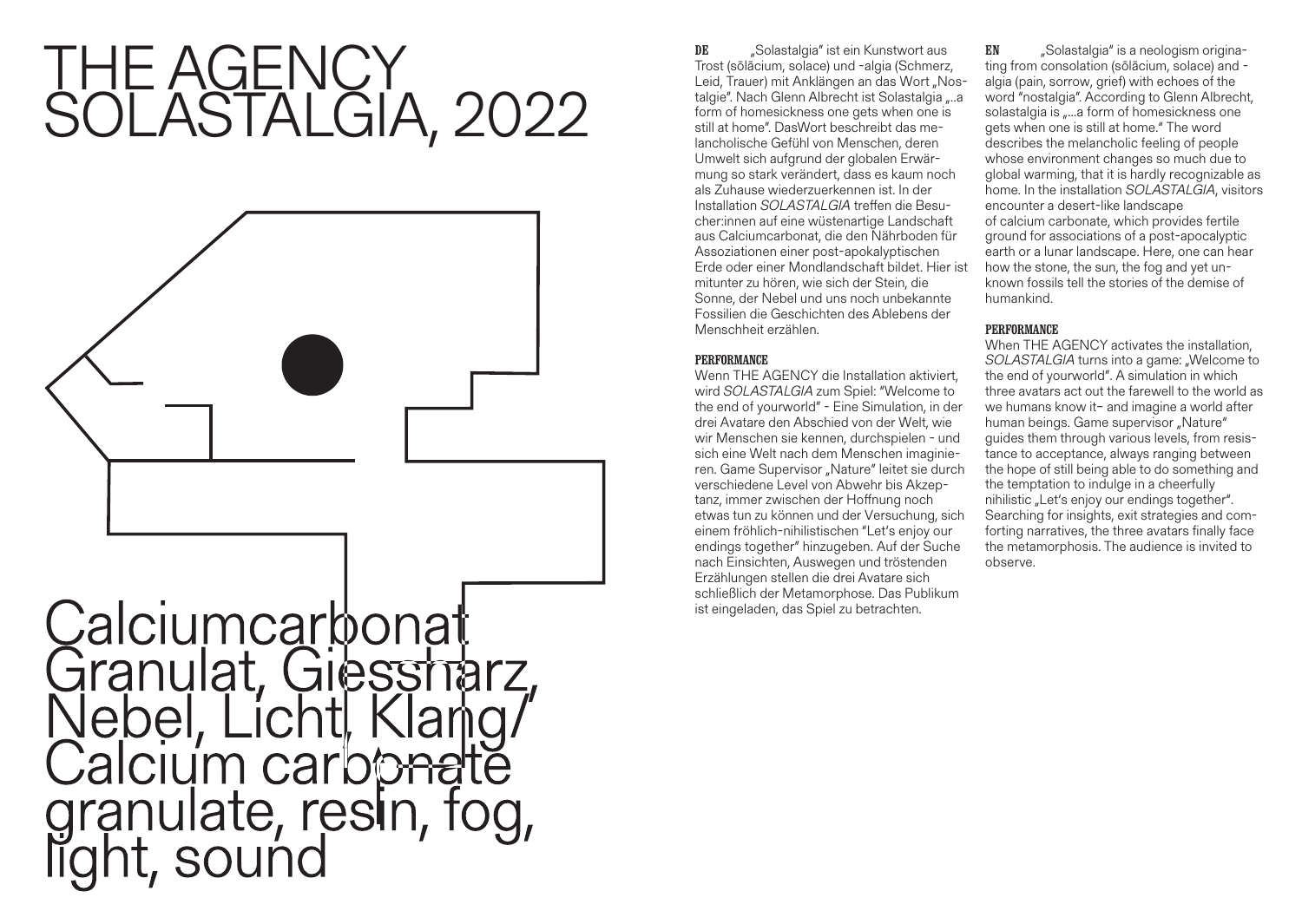THE AGENCY zur Verwendung von Calciumcarbonat in SOLASTALGIA*: Die erste Inspiration für die Arbeit war das Bild eines Sandsturmes. Schnell wurde uns jedoch während der*

*Recherche klar, dass es ökologisch weder sinnvoll noch nachhaltig wäre, Sand als Ressource zu verwenden.*

*Auf der Suche nach einem passenden Material wurden wir durch einen glücklichen Zufall überrascht: Martin Thönnes, Vater von Yana von THE AGENCY, ist Chemiker und beschäftigte sich gerade mit Calciumcarbonat. Dabei handelt sich um ein Abfallprodukt aus dem Prozess der Dekarbonisierung zurTrinkwasseraufbereitung. Martin war damit beauftragt, sich eine Recycling Lösung für diesen "Abfall" auszudenken. Dabei ergab sich, dass das Material auf landwirtschaftlichen Feldern Böden neutralisiert und anreichert, was schließlich zu einer Zertifizierung des Abfallproduktes als Dünger führte.Wir lernten, dass Calciumcarbonat auch in Perlen, Schalentierskeletten und Schneckenhäusern vorkommt und es außerhalb der Erde auch auf dem Mars zu finden ist. Als wir diese Zusammenhänge verstanden, war schnell klar, dass wir mit Calciumcarbonat arbeiten wollen.*

THE AGENCY on the use of calcium carbonate in SOLASTALGIA:

*The initial inspiration for SOLASTALGIA was the image of a sandstorm.*

*However, we quickly realized during our research that it would not be ecologically sound or sustainable to use sand as a resource. In our search for a suitable material, we were surprised by a happy coincidence: Martin Thönnes, father ofYana from THE AGENCY, is a chemist and was working on calcium carbonate, which emerges in the process of decarbonization to generate drinking water. Martin had the taskto develop a recycling solution forthis 'waste'. It turned out that the material neutralized and enriched the soil on agricultural land, which eventually led to a certification ofthe 'waste product' as fertilizer. We learned that calcium carbonate is also found in pearls, shellfish skeletons and snail shells and even occurs outside of Earth, on Mars. Once we understood these correlations, it quickly became clearthat we want to work with calcium carbonate.*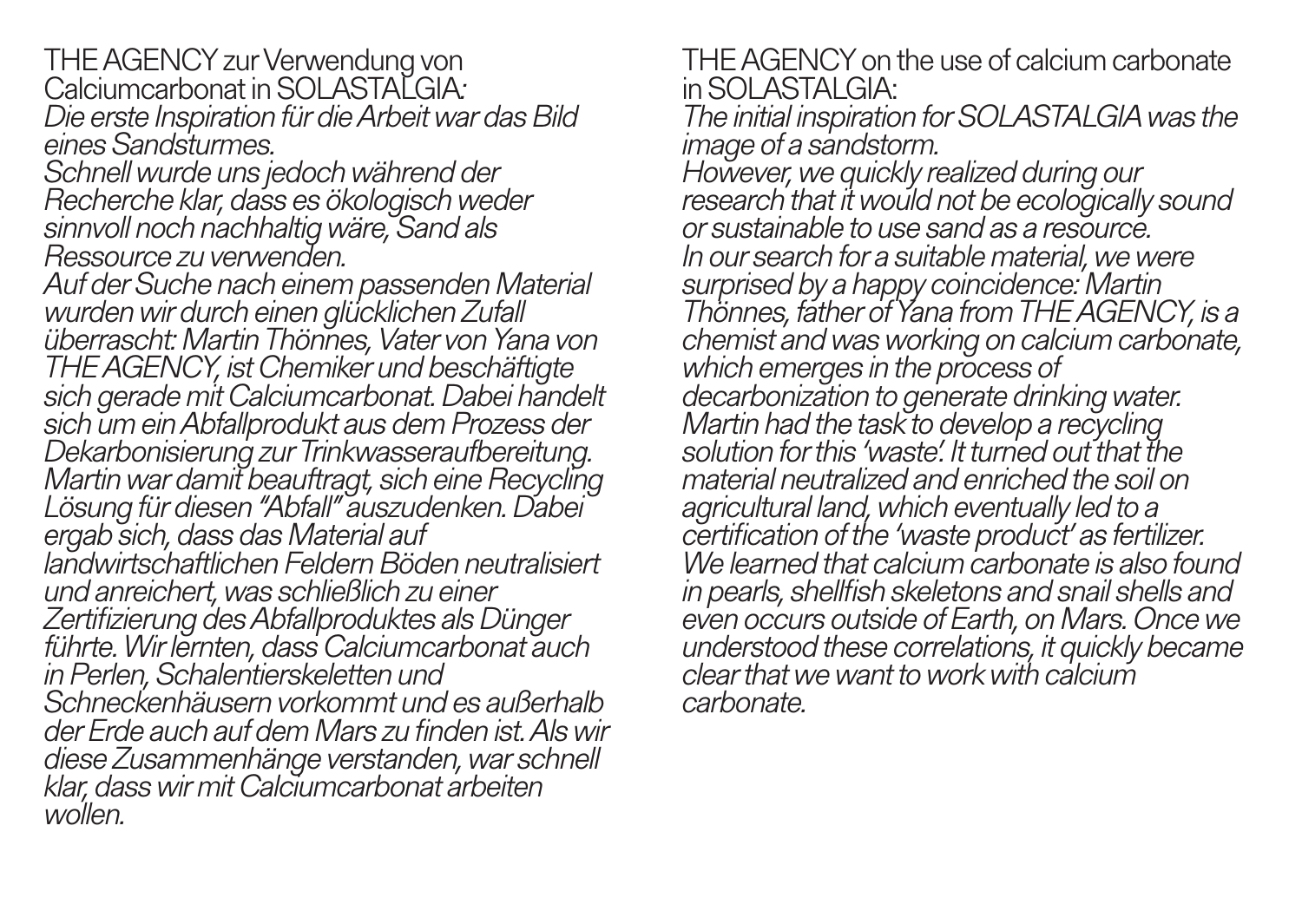#### **PERFORMANCES**

SOLASTALGIA

Premiere 23.6. 18h

24.6. 18h, 25. & 26.6. 16h 29.6. & 30.6. & 1.7. 18h 2.7. & 3.7. 16h

VON UND MIT|BY AND WITH Challenge Gumbodete, Kate Strong, Liina Magnea KÜNSTLERISCHE LEITUNG|ARTISTIC DIRECTION THE AGENCY Belle Santos, Sofie Luckhardt, Yana Thönnes KLANGGESTALTUNG|SOUND DESIGN Nile Koetting, Nozomu Matsumoto KÜNSTLERISCHE PRODUKTIONSLEITUNG| ARTISTIC PRODUCTION Sofie Luckhardt TECHNISCHE LEITUNG, MITARBEIT BÜHNE|TECHNICAL DIRECTION, COLLABORATION SET DESIGN Amina Nouns OUTSIDE EYE Sarah Johanna Theurer KÜNSTLERISCHE MITARBEIT| SUPPORT ARTISTIC DIRECTION Veronika Müller-Hauszer SZENOGRAPHISCHE UNTERSTÜTZUNG| SUPPORT SCENOGRAPHY Nevo Bar SPRECHERIN|VOICE OVER Mona Vojacek-Kooper TECHNIK LICHT UND SOUND|TECH LIGHT AND SOUND Martin Siemann, Joannis Murböck MIT ZITATEN VON WITH QUOTES BY Abinadi Meza, Maggie Nelson, Timothy Morton DANK AN | THANKS TO glasshouse, Hans Martin Thönnes, Lea Hopp, Lars Keke-Altemann, Franziska Liza König, den Aufbauhelfer:innen, [Calciumcarbonat] PRODUKTIONSLEITUNG |PRODUCTION MANAGEMENT LOTHRINGER13 HALLE Luzi Gross ASSISTENZ | ASSISTANT Lola Mousli VERMITTLUNG | MEDIATION Susanne Beck, Maria Margolina, Anna Pasco Bolta, Julia Richter, Eunji Seo, Theo Thönnessen, Jakob Weiß